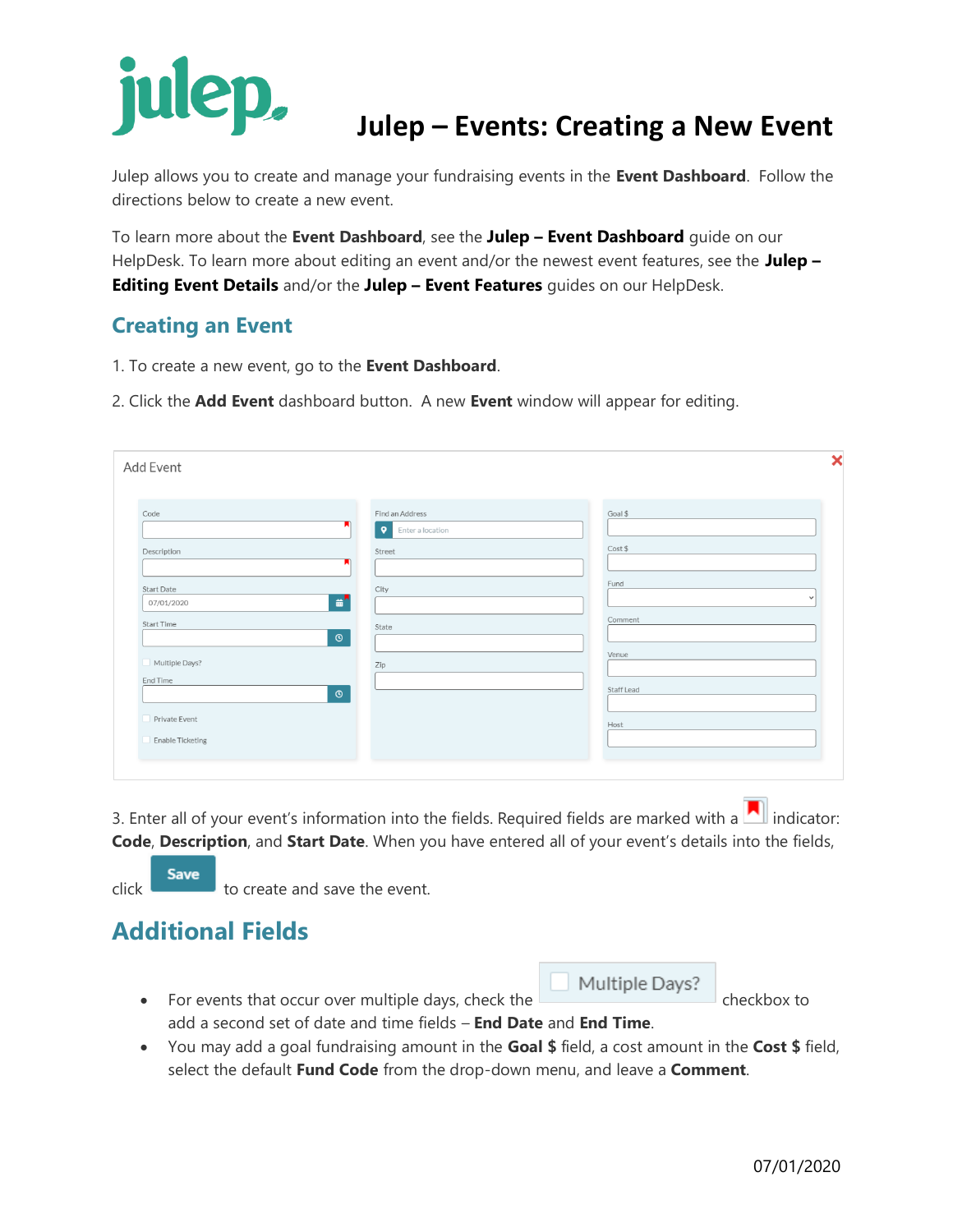- For the event's location, you can use the  $\frac{1}{\sqrt{2}}$  Enteralocation search for an address. As you begin typing in a location, the drop-down will suggest matching addresses. When you select one, the address fields will automatically populate for you and the location will be mapped below.
- You also have the option of manually entering an address into the **Stree**t, **City**, **State**, **and Zip fields.**

**Save** 

- You may add additional info such as the **Venue**, **Host**, or **Staff Lead or check that the event is Private Event and Enable Ticketing.**
- When you have entered all of your event's details into the fields, click

# **Adding Invitees to an Event**

|              | Edit Event Participation |          |                                    |                                           |            |                 |
|--------------|--------------------------|----------|------------------------------------|-------------------------------------------|------------|-----------------|
|              |                          |          | Mr. Joseph M. Banks, Sr. (2727334) | 2/1/21 - EVPAN21 - Pancake Breakfast 2021 |            |                 |
| Edit         | Questions                | Payments | Guests                             |                                           |            |                 |
|              |                          |          |                                    |                                           | Process \$ | <b>Check In</b> |
| Status       |                          |          |                                    |                                           |            |                 |
| Invited      |                          |          |                                    |                                           |            | $\checkmark$    |
| <b>RSVP</b>  |                          |          |                                    |                                           |            |                 |
|              |                          |          |                                    |                                           |            | 苗               |
| Comment      |                          |          |                                    |                                           |            |                 |
|              |                          |          |                                    |                                           |            |                 |
| Table #      |                          |          |                                    |                                           |            |                 |
|              |                          |          |                                    |                                           |            |                 |
| Invitee Type |                          |          |                                    |                                           |            |                 |
|              |                          |          |                                    |                                           |            | $\checkmark$    |
|              |                          |          |                                    |                                           |            |                 |

**+Add Invitee** • To add a new invitee, navigate to the **Invitees** tab and click the button and the **Search Invitee** window will appear. Search for the record by either PID, First Name

or Last Name. Select the correct record in the list of results by clicking the which will open an Edit Event Participation window.

- The **Event Code** and **Description** will display at the top of the page. Select **Invited**, **Confirmed**, **Declined**, etc. from the **Status** drop-down menu. To create/edit event statuses that display in the **Event Status** drop-down, go to the **Event Status** tab in **People Settings.**
- If the person has RSVP'd, enter the **RSVP** date in the field or click the calendar icon to select it from the calendar. You may enter a table assignment in the **Table #** field, add any additional info in the **Commen**t field, or edit the **Invitee Type** using the drop-down menu.
- **Save Click** to save the Event details to the **People Record**.
- In the **Edit Event Participation** window, you will see the following options or tabs: **Edit**, **Questions**, **Payments**, and **Guests**.
- You may enter any answers to questions associated with the event for the invitee under the **Questions** section.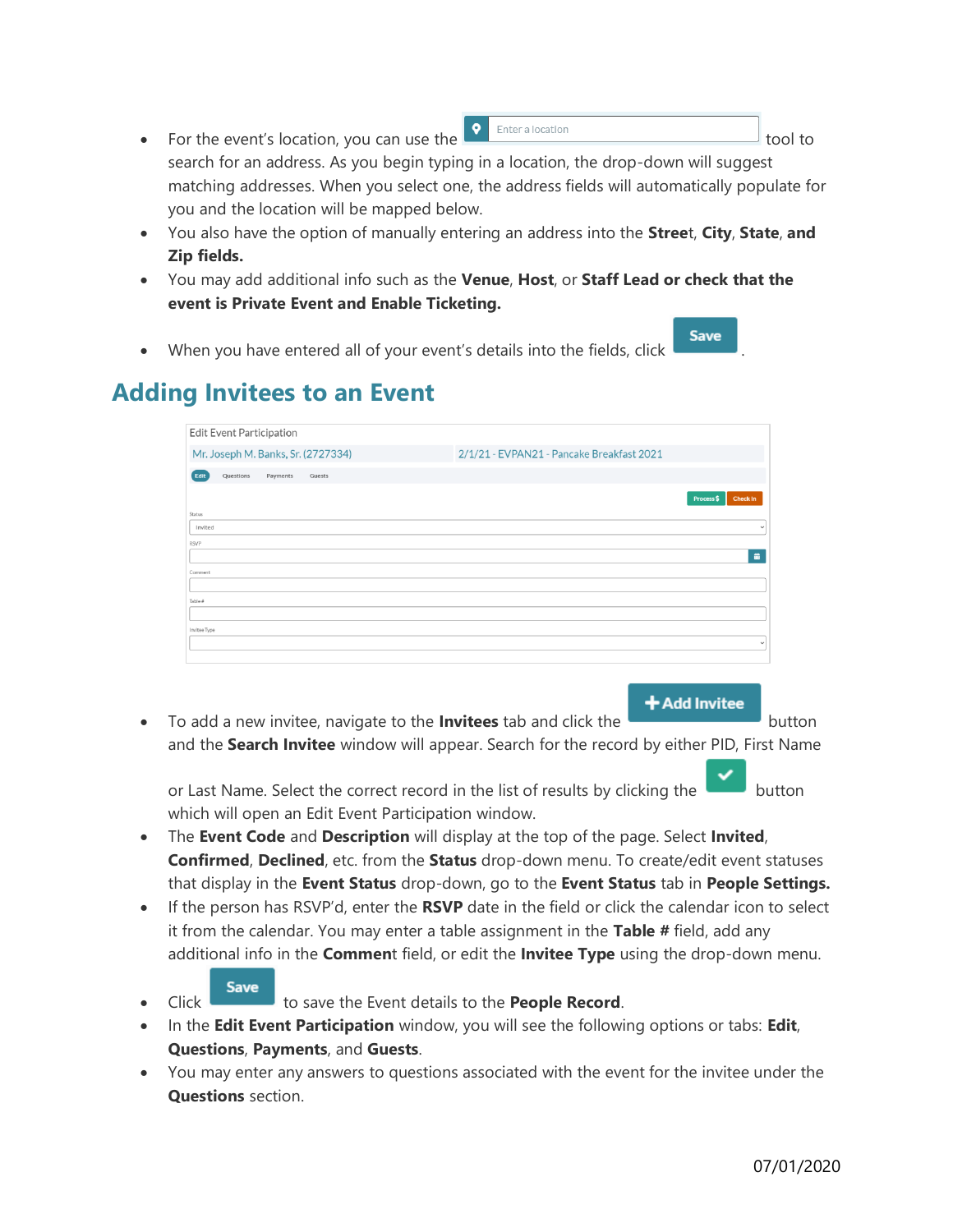• Under the **Payment** section, an existing contribution from the people record can be linked to



**Add Contact As Guest** • Click to open a **list of the Donor's Contacts** and select a guest from the list by clicking the **button**.

**New Guest** 

**Save** 

**Save** 

To add a quest who is not listed as an existing contact, click the state of to open an

Add Guest. Enter the information about the quest and click

Process \$ • To process a new payment or pledge associated with the event, click the button. An **Event Donation** window with **Ticketing** options will appear where you can either process a credit card payment now or record a **Pledge**. You can use the **Ticketing** feature to

update the number of tickets being purchased. When done click

| Disclaimer III<br>Donation Type<br>#One Time @Monthly<br>I affirm that the donor has been notified of the following and has authorized this permissible credit card<br>charge.<br>Amount \$<br>O<br>1. Contributions are not tax deductible as charitable contributions for federal income tax purposes.<br>Fund Code<br>2. Contributions from corporations, labor unions, foreign nationals (without a green card) and<br>ņ<br>P2020<br>government contractors are prohibited.<br>Source Code<br>3. Contributions must be made from personal funds and cannot be reimbursed by another.<br>4. Federal law requires us to obtain and report the name, mailing address, occupation and name of<br>EV004 - Eastern Shore Luncheon<br>employer for each individual whose contributions aggregate in excess of \$200 per election cycle. |
|--------------------------------------------------------------------------------------------------------------------------------------------------------------------------------------------------------------------------------------------------------------------------------------------------------------------------------------------------------------------------------------------------------------------------------------------------------------------------------------------------------------------------------------------------------------------------------------------------------------------------------------------------------------------------------------------------------------------------------------------------------------------------------------------------------------------------------------|
|--------------------------------------------------------------------------------------------------------------------------------------------------------------------------------------------------------------------------------------------------------------------------------------------------------------------------------------------------------------------------------------------------------------------------------------------------------------------------------------------------------------------------------------------------------------------------------------------------------------------------------------------------------------------------------------------------------------------------------------------------------------------------------------------------------------------------------------|

the **button to reverse this action and mark the invitee and not checked in.**